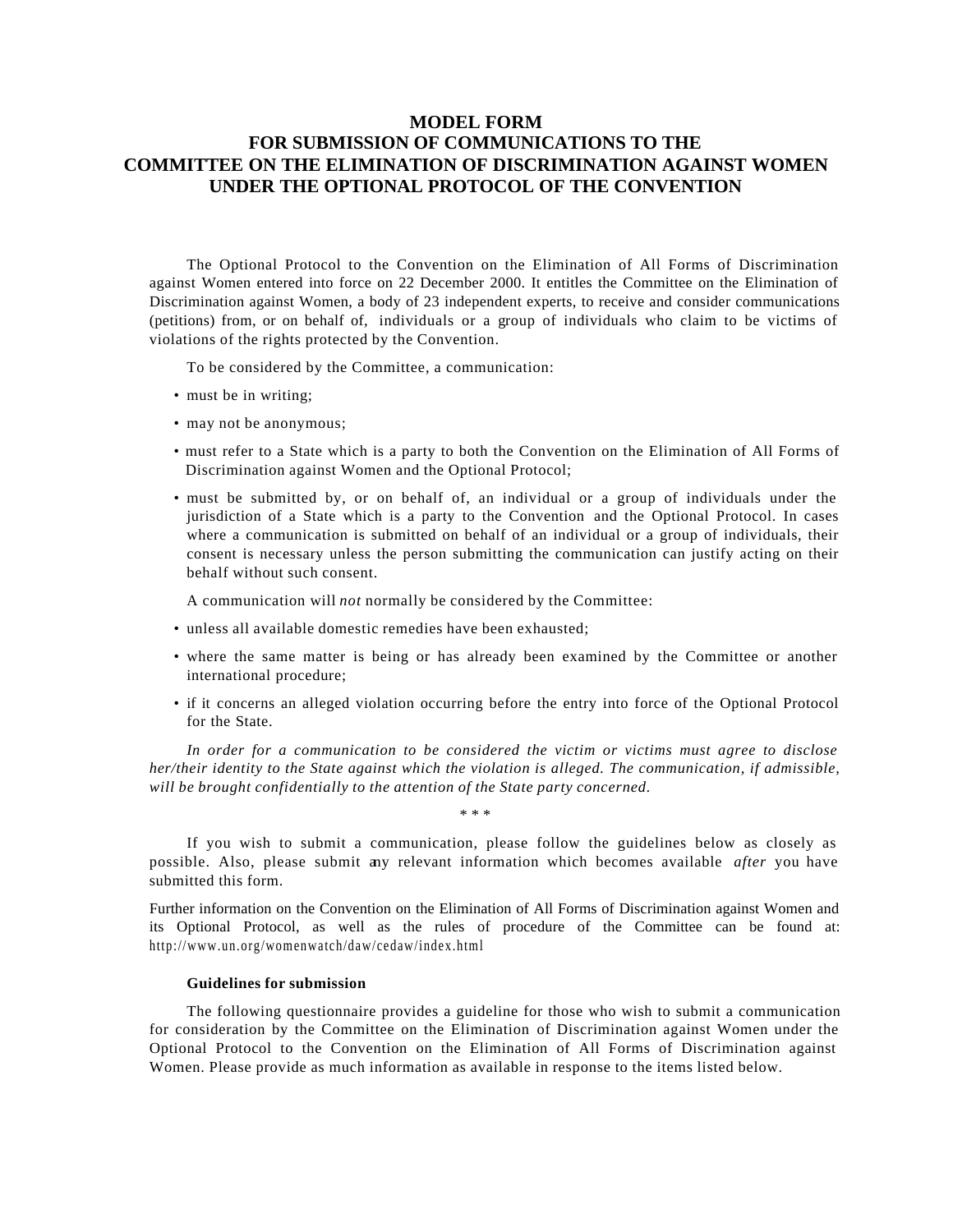## **Send your communication to:**

Committee on the Elimination of Discrimination against Women

c/o Division for the Advancement of Women, Department of Economic and Social Affairs United Nations Secretariat 2 United Nations Plaza DC-2/12th Floor New York, NY 10017 United States of America

*Fax*: 1-212-963-3463

#### **1. Information concerning the author(s) of the communication**

- Family name
- First name
- Date and place of birth
- Nationality/citizenship
- Passport/identity card number (if available)
- Sex
- Marital status/children
- Profession
- Ethnic background, religious affiliation, social group (if relevant)
- Present address
- Mailing address for confidential correspondence (if other than present address)
- Fax/telephone/e-mail
- Indicate whether you are submitting the communication as:
- Alleged victim(s). If there is a group of individuals alleged to be victims, provide basic information about each individual.
- On behalf of the alleged victim(s). Provide evidence showing the consent of the victim(s), or reasons that justify submitting the communication without such consent.

## **2. Information concerning the alleged victim(s) (if other than the author)**

- Family name
- First name
- Date and place of birth
- Nationality/citizenship
- Passport/identity card number (if available)
- Sex
- Marital status/children
- Profession
- Ethnic background, religious affiliation,
- social group (if relevant)
- Present address
- Mailing address for confidential correspondence (if other than present address)
- Fax/telephone/e-mail